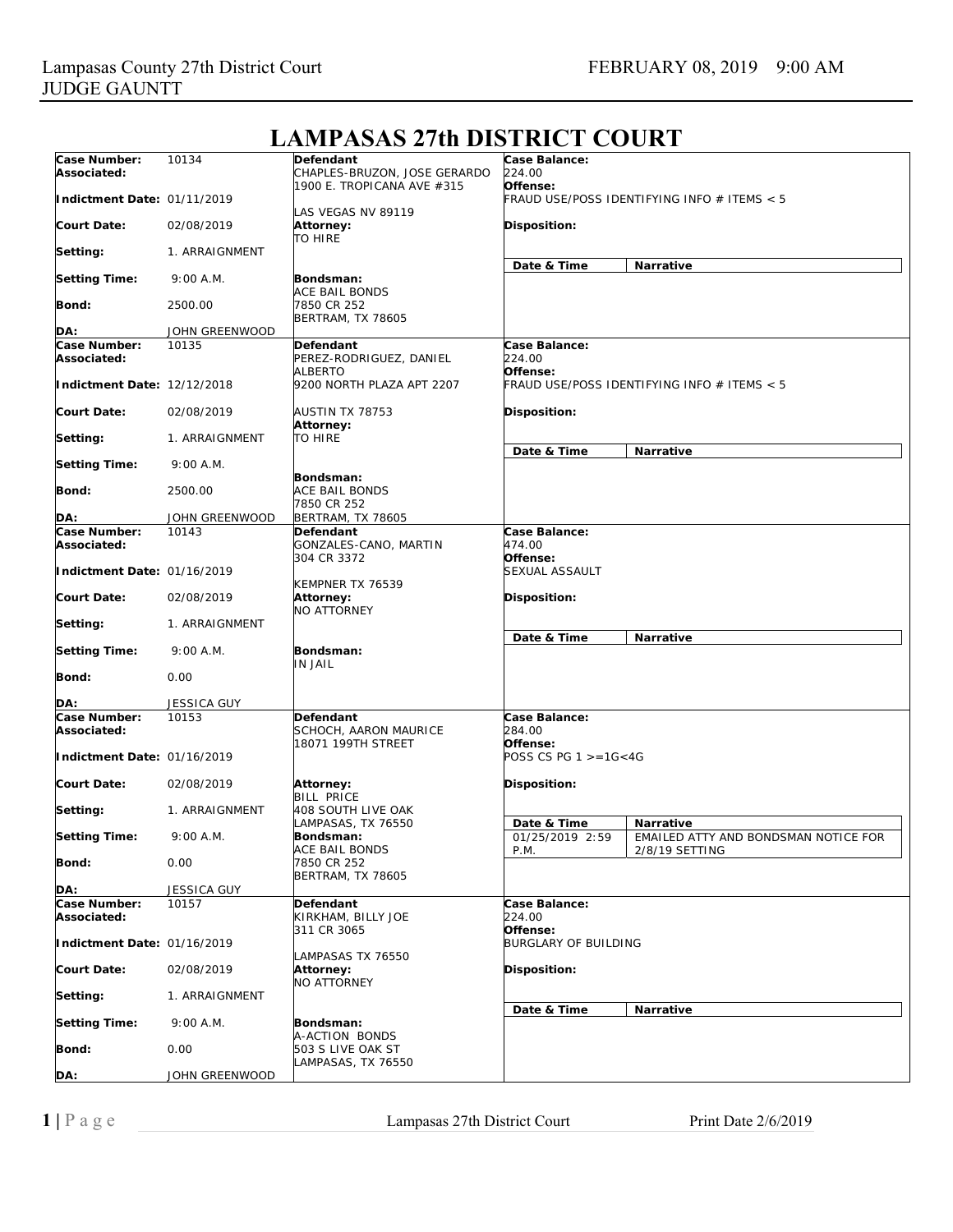| Case Number:                | 10158                   | Defendant                              | Case Balance:              |                                          |
|-----------------------------|-------------------------|----------------------------------------|----------------------------|------------------------------------------|
| Associated:                 |                         | SNYDER, BRYAN JAMES                    | 224.00                     |                                          |
| Indictment Date: 01/16/2019 |                         | 15162 N. HWY 183                       | Offense:                   |                                          |
|                             |                         | LOMETA TX 76853                        | UNAUTH USE OF VEHICLE      |                                          |
| <b>Court Date:</b>          | 02/08/2019              | Attorney:                              | Disposition:               |                                          |
|                             |                         | RICHARD HAMMETT                        |                            |                                          |
| Setting:                    | 1. ARRAIGNMENT          | PO BOX 1787                            |                            |                                          |
|                             |                         | LAMPASAS, TX 76550                     | Date & Time                | Narrative                                |
| <b>Setting Time:</b>        | 9:00 A.M.               | Bondsman:<br><b>IN JAIL</b>            |                            |                                          |
| Bond:                       | 0.00                    |                                        |                            |                                          |
|                             |                         |                                        |                            |                                          |
| DA:                         | <b>JESSICA GUY</b>      |                                        |                            |                                          |
| Case Number:                | 10159                   | <b>Defendant</b>                       | Case Balance:              |                                          |
| Associated:                 |                         | RILEY, THOMAS STEPHEN<br>228 CR 3365   | 254.00<br>Offense:         |                                          |
| Indictment Date: 01/16/2019 |                         |                                        |                            | ACCIDENT INVOLVING SERIOUS BODILY INJURY |
|                             |                         | LAMPASAS TX 76550                      |                            |                                          |
| <b>Court Date:</b>          | 02/08/2019              | Attorney:                              | Disposition:               |                                          |
|                             |                         | <b>NO ATTORNEY</b>                     |                            |                                          |
| Setting:                    | 1. ARRAIGNMENT          |                                        |                            |                                          |
| <b>Setting Time:</b>        | 9:00 A.M.               | Bondsman:                              | Date & Time                | Narrative                                |
|                             |                         | A BUDGET MILITARY & CIVILIAN BAIL      |                            |                                          |
| Bond:                       | 0.00                    | <b>BONDS</b>                           |                            |                                          |
|                             |                         | P.O.BOX 3048                           |                            |                                          |
| DA:                         | <b>JESSICA GUY</b>      | HARKER HEIGHTS, TX 76548               |                            |                                          |
| Case Number:<br>Associated: | 10089                   | Defendant<br>KELLEY, ZACHARY AUSTIN    | Case Balance:<br>674.00    |                                          |
|                             |                         | 308 N ARNOLD                           | Offense:                   |                                          |
| Indictment Date: 09/12/2018 |                         |                                        | AGG SEXUAL ASSAULT CHILD   |                                          |
|                             |                         | LAMPASAS TX 76550                      |                            |                                          |
| Court Date:                 | 02/08/2019              | Attorney:                              | Disposition:               |                                          |
| Setting:                    | 2. PRE TRIAL            | EDDIE SHELL<br>6000 N HWY 281          |                            |                                          |
|                             |                         | MARBLE FALLS, TX 78654                 | Date & Time                | <b>Narrative</b>                         |
| <b>Setting Time:</b>        | 9:00 A.M.               | Bondsman:                              |                            |                                          |
|                             |                         | EDDIE SHELL                            |                            |                                          |
| Bond:                       | 25000.00                | 6000 N HWY 281                         |                            |                                          |
|                             |                         | GRANITE SHOALS, TX 78654               |                            |                                          |
| DA:<br>Case Number:         | JOHN GREENWOOD<br>10121 | Defendant                              | Case Balance:              |                                          |
| Associated:                 |                         | ALVAREZ, ISRAEL                        | 284.00                     |                                          |
|                             |                         | 501 N. SUMMER                          | Offense:                   |                                          |
| Indictment Date: 11/14/2018 |                         |                                        | POSS CS PG $1 > = 16 < 4G$ |                                          |
|                             |                         |                                        |                            |                                          |
| Court Date:                 | 02/08/2019              | Attorney:<br>NATALIE W BENNETT         | Disposition:               |                                          |
| Setting:                    | 2. PRE TRIAL            | 111 E. JACKSON                         |                            |                                          |
|                             |                         | <b>BURNET, TX 78611</b>                | Date & Time                | <b>Narrative</b>                         |
| <b>Setting Time:</b>        | 9:00 A.M.               | Bondsman:                              |                            |                                          |
|                             |                         | <b>IN JAIL</b>                         |                            |                                          |
| Bond:                       | 0.00                    |                                        |                            |                                          |
| DA:                         | <b>JESSICA GUY</b>      |                                        |                            |                                          |
| Case Number:                | 10139                   | <b>Defendant</b>                       | Case Balance:              |                                          |
| Associated:                 |                         | SHANKS, JOSEPH RAYMOND                 | 284.00                     |                                          |
|                             |                         | 486 CR 123                             | Offense:                   |                                          |
| Indictment Date: 12/12/2018 |                         |                                        | POSS CS PG 1 <1G           |                                          |
| <b>Court Date:</b>          | 02/08/2019              | <b>BUCKHOLTS TX 76518</b><br>Attorney: | Disposition:               |                                          |
|                             |                         | ZACH BOYD                              |                            |                                          |
| Setting:                    | 2. PRE TRIAL            | PO BOX 870                             |                            |                                          |
|                             |                         | COPPERAS COVE, TX 76522                | Date & Time                | Narrative                                |
| <b>Setting Time:</b>        | 9:00 A.M.               | Bondsman:                              |                            |                                          |
| Bond:                       | 1000.00                 | ACE BAIL BONDS<br>7850 CR 252          |                            |                                          |
|                             |                         | BERTRAM, TX 78605                      |                            |                                          |
| DA:                         | JOHN GREENWOOD          |                                        |                            |                                          |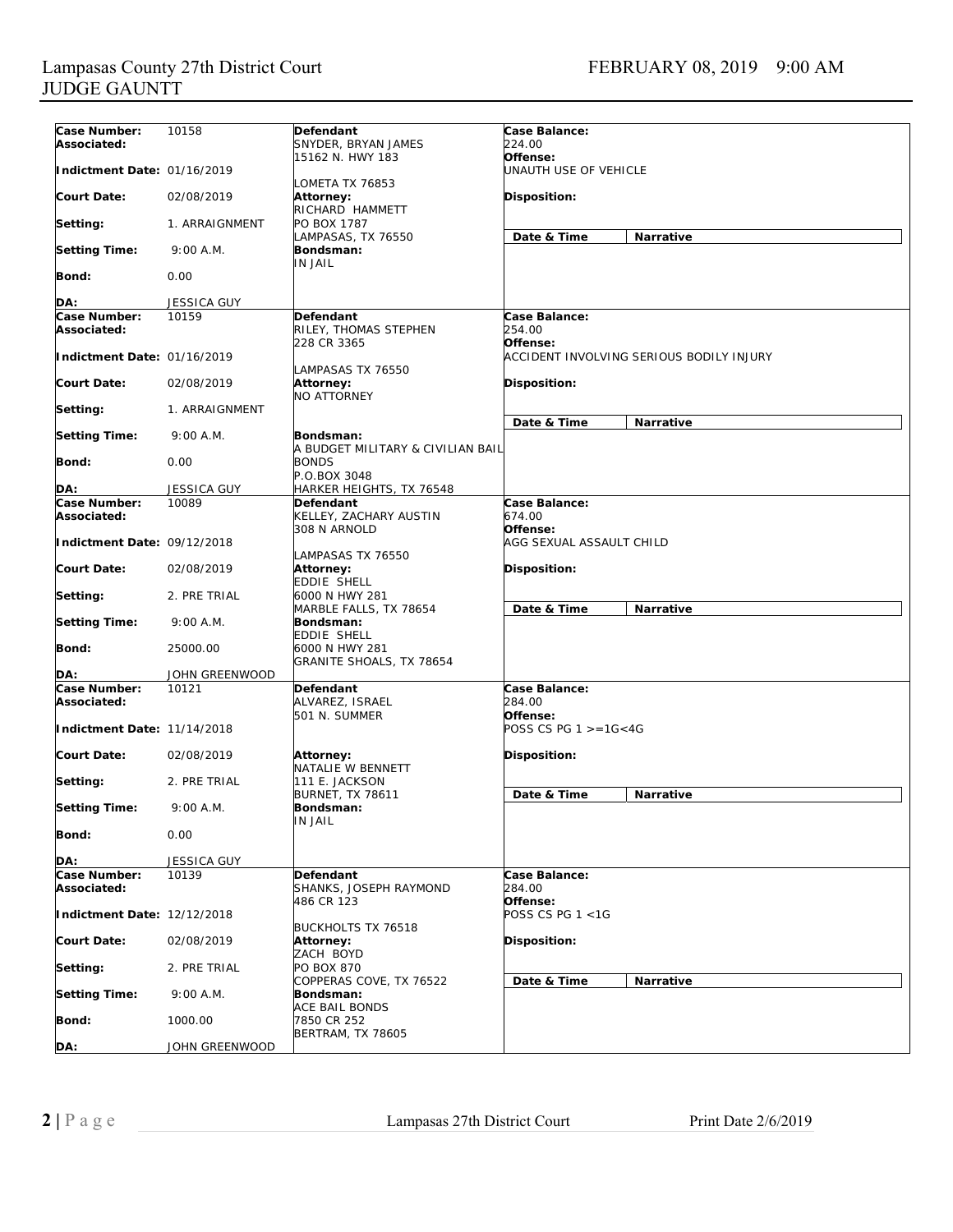| Case Number:                | 9890               | Defendant                                            | Case Balance:                                 |  |
|-----------------------------|--------------------|------------------------------------------------------|-----------------------------------------------|--|
| Associated:                 | 9756               | GAUNA, REFUGIO                                       | 224.00                                        |  |
|                             |                    | 105 N. BROAD ST.                                     | Offense:                                      |  |
| Indictment Date: 10/18/2017 |                    | LAMPASAS, TX 76550                                   | TAMPER/FABRICATE PHYS EVID W/INTENT TO IMPAIR |  |
| <b>Court Date:</b>          | 02/08/2019         | Attorney:<br><b>EDDIE G. SHELL</b>                   | <b>Disposition:</b>                           |  |
| Setting:                    | 2. PRE TRIAL       | 6000 NORTH HIGHWAY 281<br>MARBLE FALLS, TX 78654     | Date & Time<br>Narrative                      |  |
| <b>Setting Time:</b>        | 9:00 A.M.          | Bondsman:<br>EDDIE SHELL                             |                                               |  |
| Bond:                       | 3000.00            | 6000 N HWY 281<br>GRANITE SHOALS, TX 78654           |                                               |  |
| DA:                         | JESSICA GUY        |                                                      |                                               |  |
| Case Number:                | 9756               | Defendant                                            | Case Balance:                                 |  |
| Associated:                 |                    | GAUNA, REFUGIO COCO                                  | 279.00                                        |  |
| Indictment Date: 03/15/2017 |                    | 105 N. BROAD ST.<br>LAMPASAS,TX 76550                | Offense:<br>CREDIT CARD OR DEBIT CARD ABUSE   |  |
| <b>Court Date:</b>          | 02/08/2019         | Attorney:<br>EDDIE G. SHELL                          | <b>Disposition:</b>                           |  |
| Setting:                    | 2. PRE TRIAL       | 6000 NORTH HIGHWAY 281<br>MARBLE FALLS, TX 78654     | Date & Time<br>Narrative                      |  |
| <b>Setting Time:</b>        | 9:00 A.M.          | Bondsman:<br><b>EDDIE SHELL</b>                      |                                               |  |
| Bond:                       | 0.00               | 6000 N HWY 281<br>GRANITE SHOALS, TX 78654           |                                               |  |
| DA:                         | JOHN GREENWOOD     |                                                      |                                               |  |
| Case Number:                | 10090              | <b>Defendant</b>                                     | Case Balance:                                 |  |
| Associated:                 |                    | SHANKS, JOSEPH RAYMOND<br>486 CR 123                 | 384.00<br>Offense:                            |  |
| Indictment Date: 09/12/2018 |                    | <b>BUCKHOLTS TX 76518</b>                            | POSS CS PG 1 <1G                              |  |
| <b>Court Date:</b>          | 02/08/2019         | Attorney:<br>ZACH BOYD                               | <b>Disposition:</b>                           |  |
| Setting:                    | 2. PRE TRIAL       | PO BOX 870<br>COPPERAS COVE, TX 76522                | Date & Time<br><b>Narrative</b>               |  |
| <b>Setting Time:</b>        | 9:00 A.M.          | Bondsman:<br>DISCOUNT BAIL BONDS                     |                                               |  |
| Bond:                       | 0.00               | 810 WHEELOCK STREET<br><b>HEARNE, TX 77859</b>       |                                               |  |
| DA:                         | JOHN GREENWOOD     |                                                      |                                               |  |
| Case Number:                | 10118              | Defendant                                            | Case Balance:                                 |  |
| Associated:                 |                    | BENDER, KELLY BERWIN<br><b>16 MATTHEWS DRIVE</b>     | 284.00<br>Offense:                            |  |
| Indictment Date: 11/14/2018 |                    | LAMPASAS TX 76550                                    | POSS CS PG 1 <1G                              |  |
| <b>Court Date:</b>          | 02/08/2019         | Attorney:<br>ZACHARY J. MORRIS                       | Disposition:                                  |  |
| Setting:                    | 2. PRE TRIAL       | 412 S. LIVEOAK STREET<br>LAMPASAS, TX 76550          | Date & Time<br>Narrative                      |  |
| <b>Setting Time:</b>        | 9:00 A.M.          | Bondsman:<br>A-ACTION BONDS                          |                                               |  |
| Bond:                       | 3000.00            | 503 S LIVE OAK ST<br>LAMPASAS, TX 76550              |                                               |  |
| DA:                         | JESSICA GUY        |                                                      |                                               |  |
| Case Number:<br>Associated: | 10088              | Defendant<br>WELLS, ALLEN BLAKE                      | Case Balance:<br>474.00                       |  |
| Indictment Date: 09/12/2018 |                    | 3491 BROOK VALLEY DRIVE;<br>BROWNWOOD TX 76857       | Offense:<br>SEXUAL ASSAULT                    |  |
| <b>Court Date:</b>          | 02/08/2019         | MAY TX 76857<br>Attorney:                            | Disposition:                                  |  |
| Setting:                    | 2. PRE TRIAL       | <b>TODD STEELE</b><br>309 N CENTER AVENUE -          | Date & Time<br>Narrative                      |  |
| <b>Setting Time:</b>        | 9:00 A.M.          | tsteele@toddsteele.myfirm.pro<br>BROWNWOOD, TX 76801 |                                               |  |
| Bond:                       | 2500.00            | Bondsman:<br>A-ACTION BONDS                          |                                               |  |
| DA:                         | <b>JESSICA GUY</b> | 503 S LIVE OAK ST<br>AMPASAS, TX 76550               |                                               |  |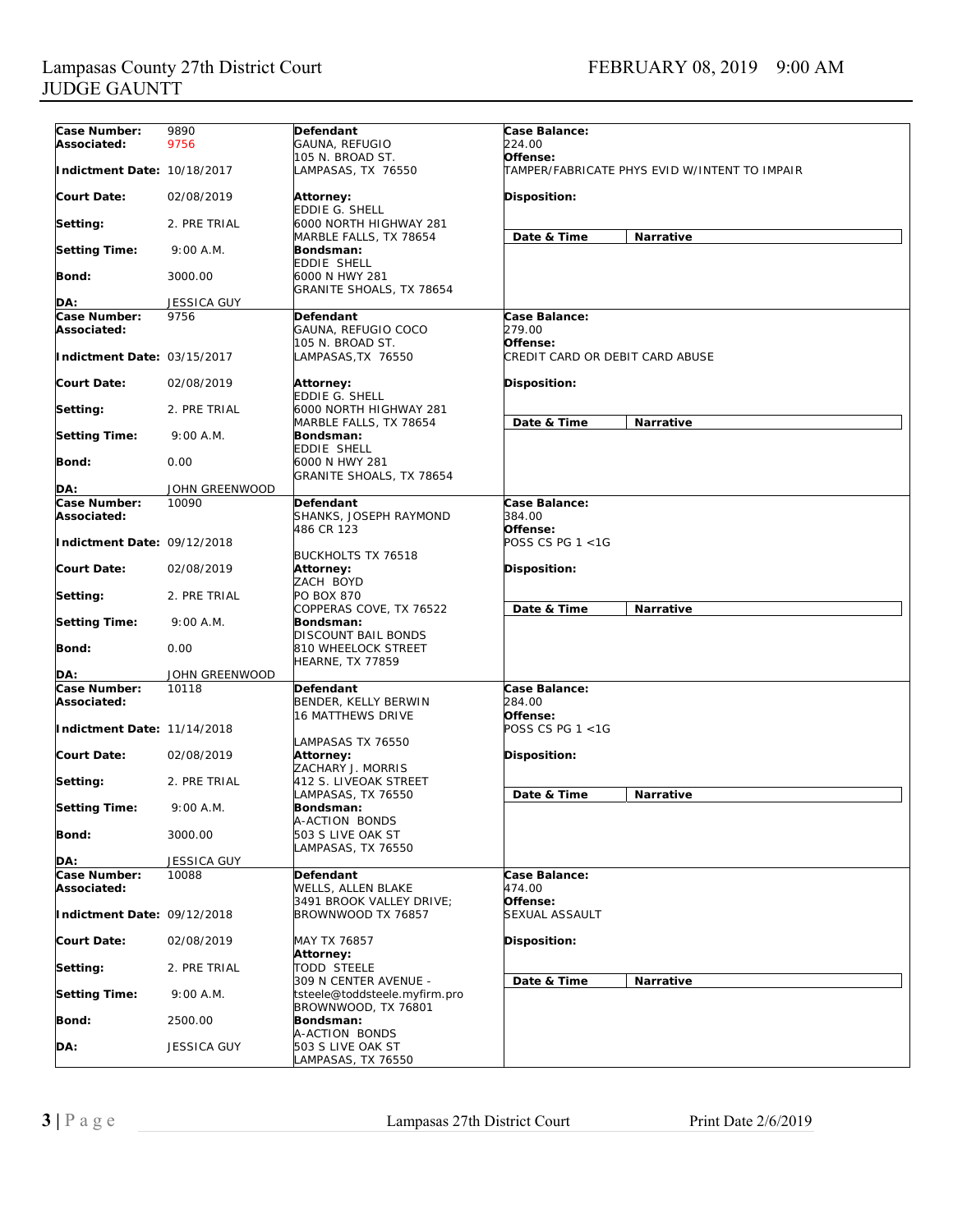| Case Number:                | 9963               | Defendant                           | Case Balance:                                 |  |
|-----------------------------|--------------------|-------------------------------------|-----------------------------------------------|--|
| Associated:                 |                    | WILLIAMS, VINCENT LAMAR             | 334.00                                        |  |
|                             |                    | 605 SKYLINE DR                      | Offense:                                      |  |
| Indictment Date: 01/10/2018 |                    | KILLEEN TX 76549                    | MAN DEL CS PG $1 > = 4G < 200G$               |  |
| Court Date:                 | 02/08/2019         | Attorney:                           | Disposition:                                  |  |
|                             |                    | ZACH BOYD                           |                                               |  |
| Setting:                    | 2. PRE TRIAL       | <b>PO BOX 870</b>                   |                                               |  |
|                             |                    | COPPERAS COVE, TX 76522             | Narrative<br>Date & Time                      |  |
| <b>Setting Time:</b>        | 9:00 A.M.          | Bondsman:                           |                                               |  |
|                             |                    | IN JAIL                             |                                               |  |
| Bond:                       | 3000.00            |                                     |                                               |  |
| DA:                         | <b>JESSICA GUY</b> |                                     |                                               |  |
| Case Number:                | 10131              | Defendant                           | Case Balance:                                 |  |
| Associated:                 |                    | ALLEN, MARANDA ELINOR               | 224.00                                        |  |
|                             |                    | 608 CR 4756                         | Offense:                                      |  |
| Indictment Date: 12/12/2018 |                    |                                     | INJURY CHILD/ELDERLY/DISABLE W/INT BODILY INJ |  |
|                             |                    | KEMPNER TX 76539                    |                                               |  |
| <b>Court Date:</b>          | 02/08/2019         | Attorney:                           | Disposition:                                  |  |
|                             |                    | EDDIE G. SHELL                      |                                               |  |
| Setting:                    | 2. PRE TRIAL       | 6000 NORTH HIGHWAY 281              |                                               |  |
| <b>Setting Time:</b>        | 9:00 A.M.          | MARBLE FALLS, TX 78654<br>Bondsman: | Narrative<br>Date & Time                      |  |
|                             |                    | PR BOND                             |                                               |  |
| Bond:                       | 3000.00            |                                     |                                               |  |
|                             |                    |                                     |                                               |  |
| DA:                         | JOHN GREENWOOD     |                                     |                                               |  |
| Case Number:                | 10133              | <b>Defendant</b>                    | Case Balance:                                 |  |
| Associated:                 |                    | <b>HEFFREN, PATTI LYNN</b>          | 284.00                                        |  |
| Indictment Date: 12/12/2018 |                    | 6133 FM 2657                        | Offense:<br>POSS CS PG $1 < 1$ G              |  |
|                             |                    | <b>BRIGGS TX 78608</b>              |                                               |  |
| <b>Court Date:</b>          | 02/08/2019         | Attorney:                           | Disposition:                                  |  |
|                             |                    | <b>MATT GROVE</b>                   |                                               |  |
| Setting:                    | 2. PRE TRIAL       | 900 E PECAN STREET STE 300-181      |                                               |  |
|                             |                    | PFLUGERVILLE, TX 78660              | Date & Time<br><b>Narrative</b>               |  |
| <b>Setting Time:</b>        | $9:00$ A.M.        | Bondsman:                           |                                               |  |
|                             |                    | A-ACTION BONDS                      |                                               |  |
| Bond:                       | 1000.00            | 503 S LIVE OAK ST                   |                                               |  |
| DA:                         | <b>JESSICA GUY</b> | LAMPASAS, TX 76550                  |                                               |  |
| Case Number:                | 10094              | Defendant                           | Case Balance:                                 |  |
| Associated:                 |                    | MORALES, MICHAEL EDWARD             | 224.00                                        |  |
|                             |                    | 139 HADLEY CREEK BEND               | Offense:                                      |  |
| Indictment Date: 10/12/2018 |                    |                                     | <b>EVADING ARREST DET W/VEH</b>               |  |
|                             |                    | HUNTSVILLE TX 77320                 |                                               |  |
| <b>Court Date:</b>          | 02/08/2019         | Attorney:                           | Disposition:                                  |  |
|                             |                    | ZACHARY J. MORRIS                   |                                               |  |
| Setting:                    | 3. PLEA            | 412 S. LIVEOAK STREET               | Date & Time<br><b>Narrative</b>               |  |
| <b>Setting Time:</b>        | 9:00 A.M.          | LAMPASAS, TX 76550<br>Bondsman:     |                                               |  |
|                             |                    | A-ACTION BONDS                      |                                               |  |
| <b>Bond:</b>                | 2500.00            | 503 S LIVE OAK ST                   |                                               |  |
|                             |                    | LAMPASAS, TX 76550                  |                                               |  |
| DA:                         | <b>JESSICA GUY</b> |                                     |                                               |  |
| Case Number:                | 10120              | Defendant                           | Case Balance:                                 |  |
| Associated:                 |                    | DAPONTE, FELICIA NICOLE             | 224.00                                        |  |
|                             |                    | 1308 E. SANDSTONE ST.               | Offense:                                      |  |
| Indictment Date: 11/14/2018 |                    | SUNRISE BEACH TX 78643              | CREDIT CARD OR DEBIT CARD ABUSE ELDERLY       |  |
| Court Date:                 | 02/08/2019         | Attorney:                           | Disposition:                                  |  |
|                             |                    | KIRK FULK                           |                                               |  |
| Setting:                    | 3. PLEA            | PO BOX 1049                         |                                               |  |
|                             |                    | GOLDTHWAITE, TX 76844               | Date & Time<br>Narrative                      |  |
| <b>Setting Time:</b>        | 9:00 A.M.          | Bondsman:                           |                                               |  |
|                             |                    | PR BOND                             |                                               |  |
| Bond:                       | 0.00               |                                     |                                               |  |
| DA:                         | JESSICA GUY        |                                     |                                               |  |
|                             |                    |                                     |                                               |  |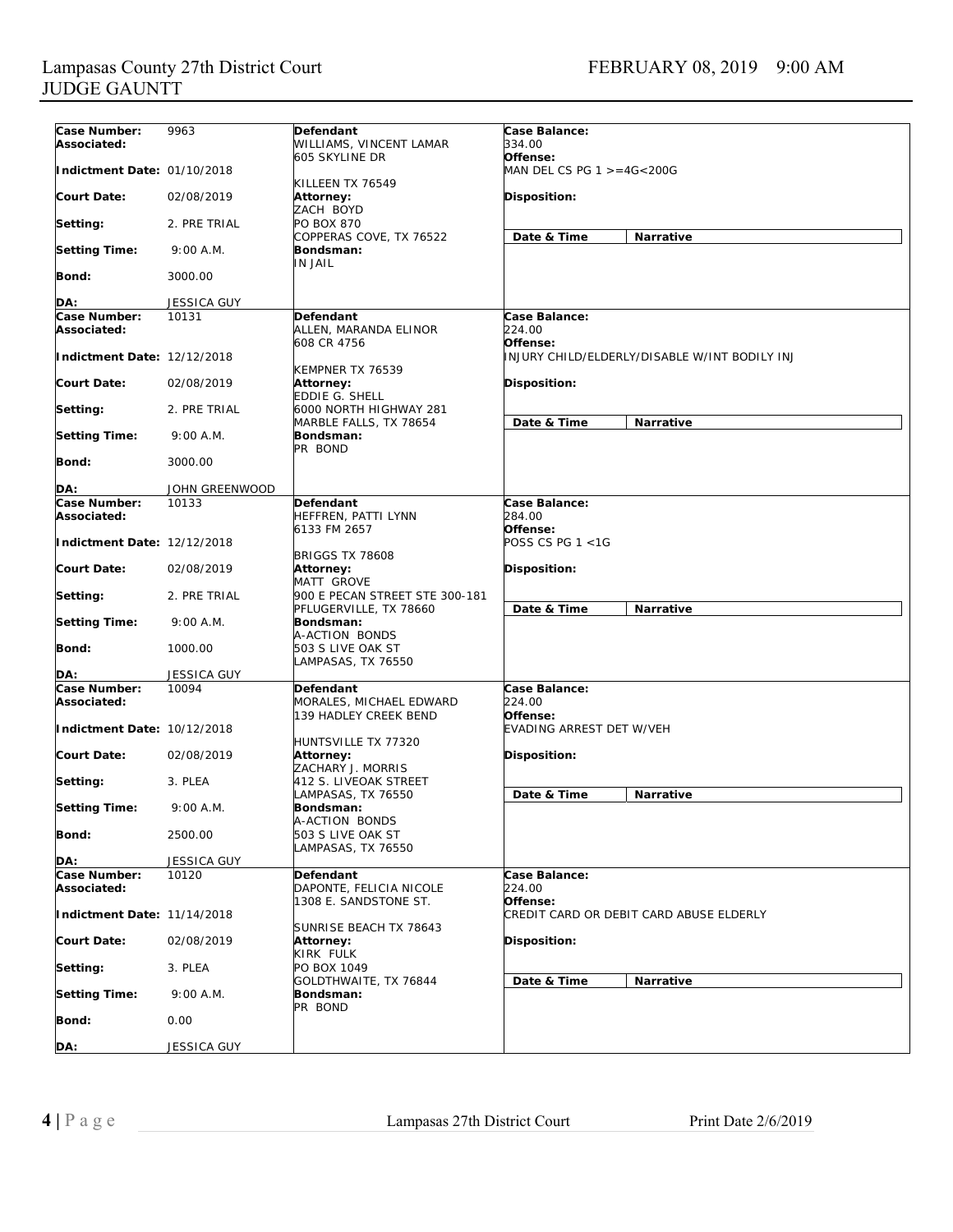| Case Number:                | 10115              | Defendant                                   | Case Balance:                                  |  |
|-----------------------------|--------------------|---------------------------------------------|------------------------------------------------|--|
| Associated:                 |                    | BINSFIELD, NICOLE JEAN                      | 384.00                                         |  |
|                             |                    | 913 S 25TH ST                               | Offense:                                       |  |
| Indictment Date: 10/17/2018 |                    |                                             | DRIVING WHILE INTOXICATED W/CHILD UNDER 15 YOA |  |
|                             |                    | COPPERAS COVE TX 76522                      |                                                |  |
| <b>Court Date:</b>          | 02/08/2019         | Attorney:                                   | Disposition:                                   |  |
|                             |                    | KURT GLASS                                  |                                                |  |
| Setting:                    | 3. PLEA            | 2608 N. MAIN ST. SUITE B-135                |                                                |  |
|                             |                    | <b>BELTON, TX 76513</b>                     | Date & Time<br>Narrative                       |  |
| <b>Setting Time:</b>        | 9:00 A.M.          | Bondsman:                                   |                                                |  |
|                             |                    | A-ACTION BONDS                              |                                                |  |
| <b>Bond:</b>                | 2000.00            | 503 S LIVE OAK ST                           |                                                |  |
|                             |                    | LAMPASAS, TX 76550                          |                                                |  |
| DA:                         | <b>JESSICA GUY</b> |                                             |                                                |  |
| Case Number:                | 10114              | Defendant                                   | Case Balance:                                  |  |
| Associated:                 |                    | ZIRKLE, BRANDON SCOTT                       | 224.00                                         |  |
|                             |                    | <b>HOMELESS</b>                             | Offense:                                       |  |
| Indictment Date: 10/17/2018 |                    |                                             | THEFT OF FIREARM                               |  |
|                             |                    |                                             |                                                |  |
| <b>Court Date:</b>          | 02/08/2019         | Attorney:                                   | Disposition:                                   |  |
|                             |                    | ZACH BOYD                                   |                                                |  |
| Setting:                    | 3. PLEA            | PO BOX 870                                  |                                                |  |
|                             |                    | COPPERAS COVE, TX 76522                     | Date & Time<br><b>Narrative</b>                |  |
| <b>Setting Time:</b>        | 9:00 A.M.          | Bondsman:                                   |                                                |  |
|                             |                    | <b>BOND BAIL BONDS</b>                      |                                                |  |
| Bond:                       | 0.00               | PO BOX 532                                  |                                                |  |
|                             |                    | COMANCHE, TX 76442                          |                                                |  |
| DA:                         | <b>JESSICA GUY</b> |                                             |                                                |  |
| Case Number:                | 10094              | Defendant                                   | Case Balance:                                  |  |
| Associated:                 |                    | MORALES, MICHAEL EDWARD                     | 224.00                                         |  |
|                             |                    | 139 HADLEY CREEK BEND                       | Offense:                                       |  |
| Indictment Date: 10/12/2018 |                    |                                             | EVADING ARREST DET W/VEH                       |  |
|                             |                    | HUNTSVILLE TX 77320                         |                                                |  |
| <b>Court Date:</b>          | 02/08/2019         | Attorney:                                   | Disposition:                                   |  |
|                             |                    | ZACHARY J. MORRIS                           |                                                |  |
| Setting:                    | 3. PLEA            | 412 S. LIVEOAK STREET                       |                                                |  |
|                             |                    | LAMPASAS, TX 76550                          | Date & Time<br>Narrative                       |  |
| <b>Setting Time:</b>        | 9:00 A.M.          | Bondsman:                                   |                                                |  |
|                             |                    | A-ACTION BONDS                              |                                                |  |
| <b>Bond:</b>                | 2500.00            | 503 S LIVE OAK ST                           |                                                |  |
|                             |                    | LAMPASAS, TX 76550                          |                                                |  |
| DA:                         | <b>JESSICA GUY</b> |                                             |                                                |  |
| Case Number:                | 10074              | <b>Defendant</b>                            | Case Balance:                                  |  |
| Associated:                 |                    | BRUNS, BILLY RALPH                          | 224.00                                         |  |
|                             |                    | 1308 CENTRAL TEXAS EXPY                     | Offense:                                       |  |
| Indictment Date: 08/15/2018 |                    |                                             | ASSAULT PUBLIC SERVANT                         |  |
|                             |                    | LAMPASAS TX 76550                           |                                                |  |
| <b>Court Date:</b>          | 02/08/2019         | Attorney:                                   | Disposition:                                   |  |
|                             |                    | ZACHARY J. MORRIS                           |                                                |  |
| Setting:                    | 3. PLEA            | 412 S. LIVEOAK STREET                       |                                                |  |
|                             |                    | LAMPASAS, TX 76550                          | Date & Time<br>Narrative                       |  |
| <b>Setting Time:</b>        | 9:00 A.M.          | Bondsman:                                   |                                                |  |
|                             |                    | IN JAIL                                     |                                                |  |
| <b>Bond:</b>                | 5000.00            |                                             |                                                |  |
|                             |                    |                                             |                                                |  |
| DA:                         | JOHN GREENWOOD     |                                             |                                                |  |
| Case Number:                | 10017              | Defendant                                   | Case Balance:                                  |  |
| Associated:                 |                    | BRUNS, BILLY RALPH                          | 334.00                                         |  |
|                             |                    | 1308 CENTRAL TEXAS EXPY                     | Offense:                                       |  |
| Indictment Date: 04/11/2018 |                    |                                             | POSS CS PG 1 <1G                               |  |
|                             |                    | LAMPASAS TX 76550                           |                                                |  |
| <b>Court Date:</b>          | 02/08/2019         | Attorney:                                   | Disposition:                                   |  |
|                             |                    | ZACHARY J. MORRIS                           |                                                |  |
| Setting:                    | 3. PLEA            | 412 S. LIVEOAK STREET<br>LAMPASAS, TX 76550 |                                                |  |
|                             |                    | Bondsman:                                   | Date & Time<br>Narrative                       |  |
| <b>Setting Time:</b>        | 9:00 A.M.          | <b>JIM TIMMONS</b>                          |                                                |  |
| <b>Bond:</b>                | 2500.00            | 1508 W. COMMERCE                            |                                                |  |
|                             |                    | SAN SABA, TX 76877                          |                                                |  |
| DA:                         | JOHN GREENWOOD     |                                             |                                                |  |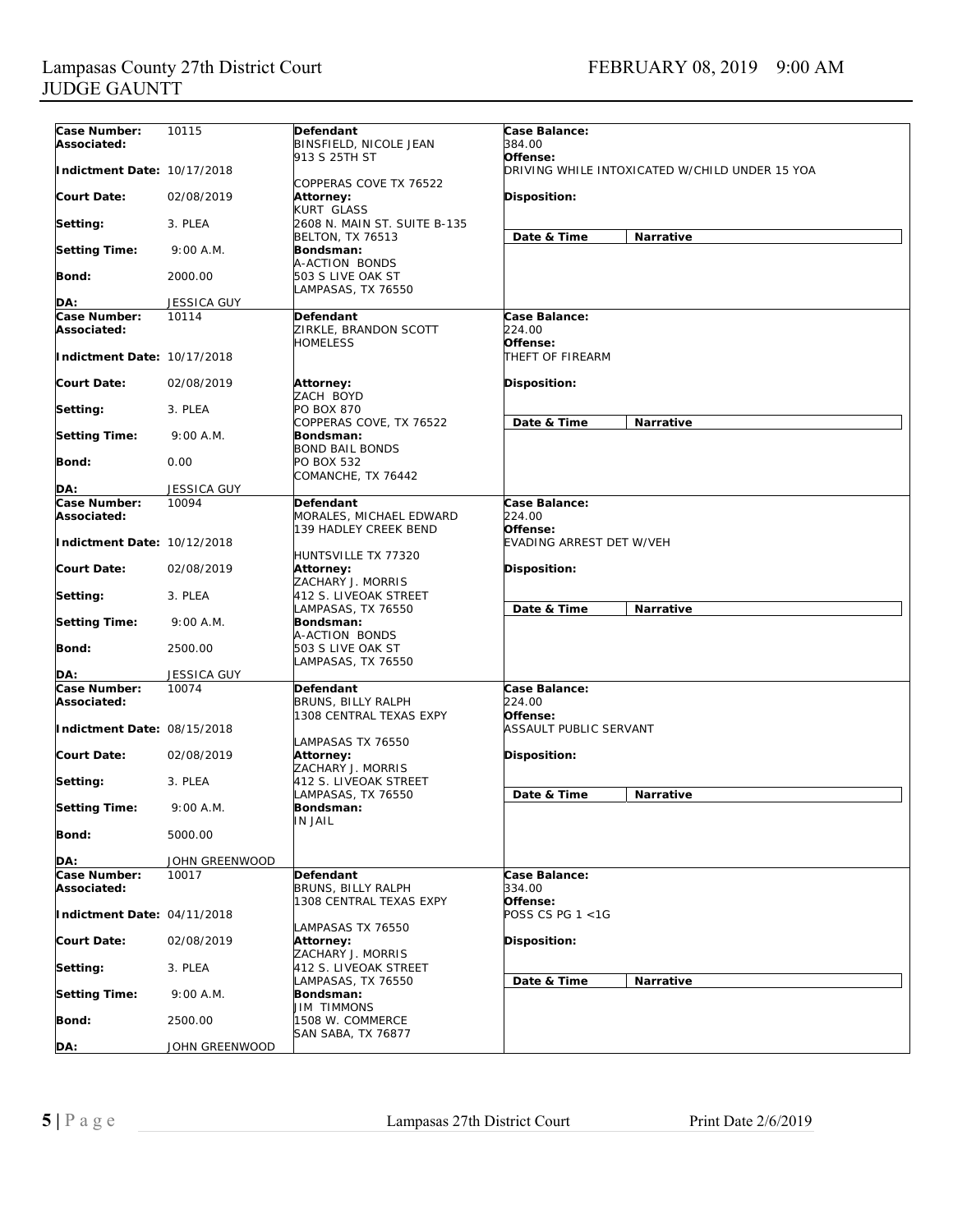| Case Number:                | 9005                      | Defendant                                | Case Balance:                               |  |
|-----------------------------|---------------------------|------------------------------------------|---------------------------------------------|--|
| Associated:                 |                           | ALEMAN, THEODOR PATRICK                  | 380.00                                      |  |
|                             |                           | 101 OLIVE ST.                            | Offense:                                    |  |
| Indictment Date: 03/20/2013 |                           |                                          | POSS CS PG $1 < 1$ G                        |  |
|                             |                           | LAMPASAS TX 76550                        |                                             |  |
| Court Date:                 | 02/08/2019                | Attorney:                                | Disposition:                                |  |
|                             |                           | NATALIE W BENNETT                        |                                             |  |
| Setting:                    | ADJUDICATION              | 111 E. JACKSON                           |                                             |  |
| <b>Setting Time:</b>        | ANNOUNCEMENT<br>9:00 A.M. | <b>BURNET, TX 78611</b><br>Bondsman:     | Date & Time<br><b>Narrative</b>             |  |
|                             |                           | <b>IN JAIL</b>                           |                                             |  |
| Bond:                       | 10000.00                  |                                          |                                             |  |
|                             |                           |                                          |                                             |  |
| DA:                         | JOHN GREENWOOD            |                                          |                                             |  |
| Case Number:                | 9405                      | <b>Defendant</b>                         | <b>Case Balance:</b>                        |  |
| Associated:                 |                           | KNIGHT, SHAWNA KAY                       | 284.00                                      |  |
|                             |                           | 1612 MILLER STREET                       | Offense:                                    |  |
| Indictment Date: 06/17/2015 |                           |                                          | POSS CS PG $1 < 1G$                         |  |
|                             |                           | BELTON TX 76513                          |                                             |  |
| <b>Court Date:</b>          | 02/08/2019                | Attorney:                                | Disposition:                                |  |
|                             |                           | KURT GLASS                               |                                             |  |
| Setting:                    | ADJUDICATION              | 2608 N. MAIN ST. SUITE B-135             |                                             |  |
|                             | ANNOUNCEMENT              | <b>BELTON, TX 76513</b>                  | Date & Time<br><b>Narrative</b>             |  |
| <b>Setting Time:</b>        | 9:00 A.M.                 | Bondsman:                                |                                             |  |
|                             |                           | CLICK OF THE CUFFS<br>6301 CR 330 EMAIL: |                                             |  |
| Bond:                       | 0.00                      | COTCBB@GMAIL.COM                         |                                             |  |
| DA:                         | JOHN GREENWOOD            | <b>BERTRAM, TX 78605</b>                 |                                             |  |
| Case Number:                | 8634                      | <b>Defendant</b>                         | Case Balance:                               |  |
| Associated:                 |                           | MILLER, JORDAN KYLE                      | 355.00                                      |  |
|                             |                           | APT D 1261 HWY 281                       | Offense:                                    |  |
| Indictment Date: 11/17/2010 |                           |                                          | POSS TRANSPORT CHEMICAL W/INTENT MAN CS     |  |
|                             |                           | LAMPASAS TX 76550                        |                                             |  |
| Court Date:                 | 02/08/2019                | Attorney:                                | Disposition:                                |  |
|                             |                           | <b>BILL PRICE</b>                        |                                             |  |
| Setting:                    | ADJUDICATION              | 408 SOUTH LIVE OAK                       |                                             |  |
|                             | ANNOUNCEMENT              | LAMPASAS, TX 76550                       | Date & Time<br><b>Narrative</b>             |  |
| <b>Setting Time:</b>        | 9:00 A.M.                 | Bondsman:                                |                                             |  |
|                             |                           | HAMRICK'S BAIL BONDS                     |                                             |  |
| Bond:                       | 3000.00                   | 611 E WALLACE                            |                                             |  |
| DA:                         | JOHN GREENWOOD            | SAN SABA, TX 76877                       |                                             |  |
| Case Number:                | 10004                     | Defendant                                | Case Balance:                               |  |
| Associated:                 |                           | SNYDER, BRYAN JAMES                      | 274.00                                      |  |
|                             |                           | 15162 N. HWY 183                         | Offense:                                    |  |
| Indictment Date: 03/29/2018 |                           |                                          | UNAUTH USE OF VEHICLE                       |  |
|                             |                           | LOMETA TX 76853                          |                                             |  |
| Court Date:                 | 02/08/2019                | Attorney:                                | Disposition:                                |  |
|                             |                           | RICHARD HAMMETT                          |                                             |  |
| Setting:                    | ADJUDICATION              | PO BOX 1787                              |                                             |  |
|                             | ANNOUNCEMENT              | LAMPASAS, TX 76550                       | Date & Time<br><b>Narrative</b>             |  |
| <b>Setting Time:</b>        | 9:00 A.M.                 | Bonasman:                                |                                             |  |
|                             |                           | <b>IN JAIL</b>                           |                                             |  |
| <b>Bond:</b>                | 0.00                      |                                          |                                             |  |
|                             |                           |                                          |                                             |  |
| DA:                         | JOHN GREENWOOD            |                                          |                                             |  |
| Case Number:                | 8669                      | Defendant                                | Case Balance:                               |  |
| Associated:                 |                           | ALLEN, LISA DENISE<br>205 AVE F APT 5    | 280.00<br>Offense:                          |  |
| Indictment Date: 04/20/2011 |                           |                                          | FRAUD USE/POSS IDENTIFYING INFO # ITEMS < 5 |  |
|                             |                           | COPPERAS COVE TX 76522                   |                                             |  |
| <b>Court Date:</b>          | 02/08/2019                | Attorney:                                | Disposition:                                |  |
|                             |                           | PAUL HARRELL                             |                                             |  |
| Setting:                    | ADJUDICATION              | 412 S. LIVEOAK STREET                    |                                             |  |
|                             | <b>HEARING</b>            | LAMPASAS, TX 76550                       | Date & Time<br>Narrative                    |  |
| <b>Setting Time:</b>        | 9:00 A.M.                 | Bondsman:                                |                                             |  |
|                             |                           | AABEST BAIL BONDS ALBERT SAENZ           |                                             |  |
| Bond:                       | 10000.00                  | 612 E LEON                               |                                             |  |
|                             |                           | GATESVILLE, TX 76528                     |                                             |  |
| DA:                         | JOHN GREENWOOD            |                                          |                                             |  |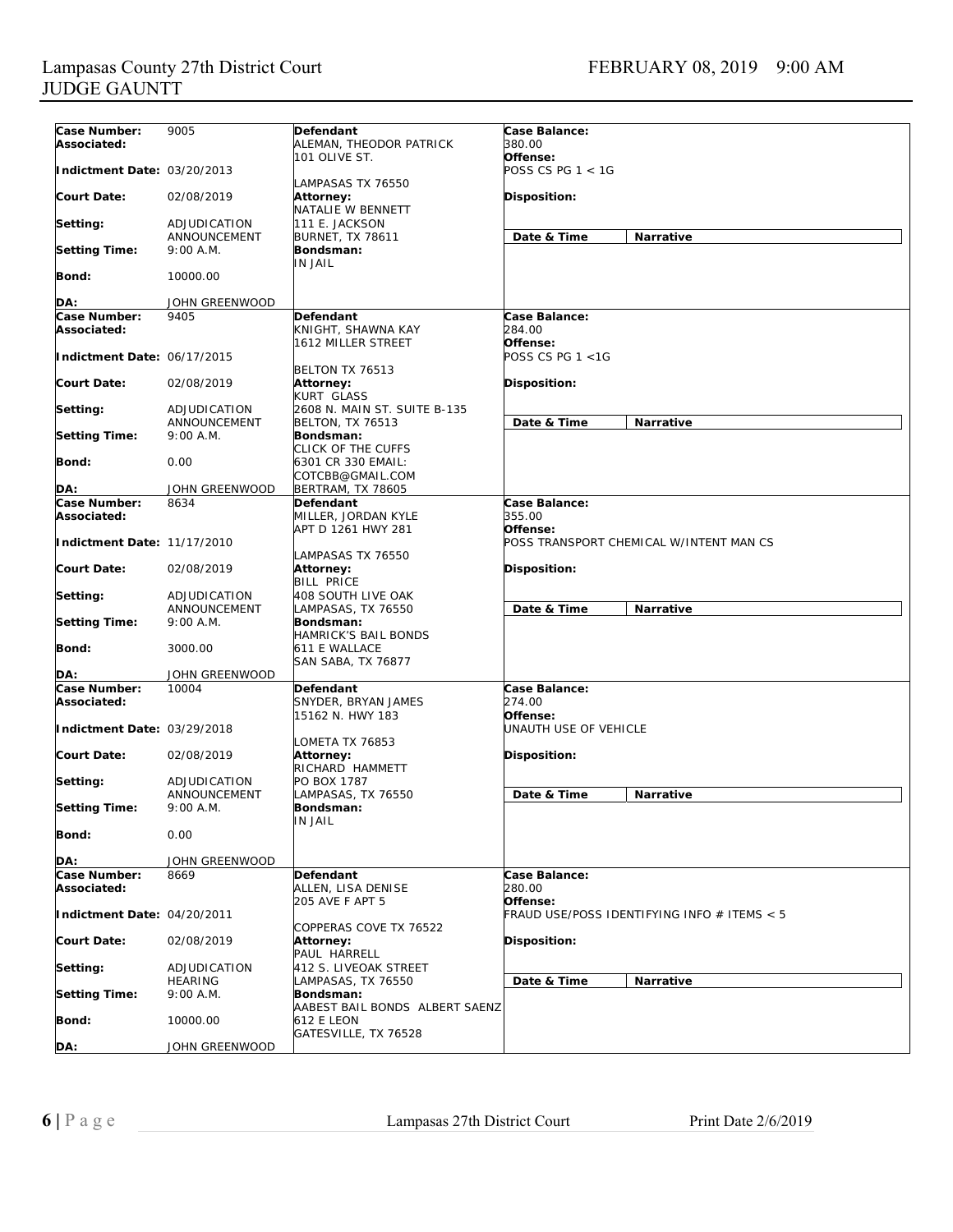| Case Number:                | 9552                         | Defendant                                | Case Balance:                          |
|-----------------------------|------------------------------|------------------------------------------|----------------------------------------|
| Associated:                 |                              | STEELE, DALTON LYNN                      | 334.00                                 |
|                             |                              | 896 ROBIN RANCH RD                       | Offense:                               |
| Indictment Date: 05/11/2016 |                              |                                          | POSS CS PG 1 <1G                       |
|                             |                              | OCKHART TX 78644-                        |                                        |
| <b>Court Date:</b>          | 02/08/2019                   | Attorney:                                | <b>Disposition:</b>                    |
|                             |                              | MATT GROVE                               |                                        |
| Setting:                    | ADJUDICATION                 | 900 E PECAN STREET STE 300-181           |                                        |
|                             | <b>HEARING</b>               | PFLUGERVILLE, TX 78660                   | Date & Time<br>Narrative               |
| <b>Setting Time:</b>        | 9:00 A.M.                    | Bondsman:                                |                                        |
|                             |                              | <b>BOND BAIL BONDS</b>                   |                                        |
| Bond:                       | 2500.00                      | PO BOX 532                               |                                        |
|                             |                              | COMANCHE, TX 76442                       |                                        |
|                             |                              |                                          |                                        |
| DA:                         | <b>JESSICA GUY</b>           |                                          |                                        |
| Case Number:                | 9443                         | Defendant                                | Case Balance:                          |
| Associated:                 |                              | REED, AMBER TYANE                        | 534.00                                 |
|                             |                              | 707 W. AVE. E                            | Offense:                               |
| Indictment Date: 09/09/2015 |                              |                                          | POSS CS PG 1 <1G                       |
|                             |                              | LAMPASAS TX 76550                        |                                        |
| <b>Court Date:</b>          | 02/08/2019                   | Attorney:                                | <b>Disposition:</b>                    |
|                             |                              | NATALIE W BENNETT                        |                                        |
| Setting:                    | Bond Hearing                 | 111 E. JACKSON                           |                                        |
|                             |                              | <b>BURNET, TX 78611</b>                  | Date & Time<br>Narrative               |
| <b>Setting Time:</b>        | 9:00 A.M.                    | Bondsman:                                |                                        |
|                             |                              | IN JAIL                                  |                                        |
| Bond:                       | 30000.00                     |                                          |                                        |
|                             |                              |                                          |                                        |
| DA:                         | JOHN GREENWOOD               |                                          |                                        |
| <b>Case Number:</b>         | 10132                        | Defendant                                | <b>Case Balance:</b>                   |
| Associated:                 |                              | MORALES, ERIC JAMES                      | 224.00                                 |
|                             |                              | 167 PARKBROOK WAY                        |                                        |
|                             |                              |                                          | Offense:                               |
| Indictment Date: 12/12/2018 |                              |                                          | AGG ASSAULT DATE/FAMILY/HOUSE W/WEAPON |
|                             |                              | SAN DIEGO CA 92114                       |                                        |
| <b>Court Date:</b>          | 02/08/2019                   | Attorney:                                | <b>Disposition:</b>                    |
|                             |                              | EDDIE G. SHELL                           |                                        |
| Setting:                    |                              | COMPETENCE REVIEW 6000 NORTH HIGHWAY 281 |                                        |
|                             |                              | MARBLE FALLS, TX 78654                   | Date & Time<br>Narrative               |
| <b>Setting Time:</b>        | 9:00 A.M.                    | Bondsman:                                |                                        |
|                             |                              | IN JAIL                                  |                                        |
| Bond:                       | 0.00                         |                                          |                                        |
|                             |                              |                                          |                                        |
| DA:                         | <b>JESSICA GUY</b>           |                                          |                                        |
| Case Number:                | 10136                        | Defendant                                | Case Balance:                          |
| Associated:                 |                              | ABDULLAH, TYMR                           | 224.00                                 |
|                             |                              | 2900 ILLINOIS AVE #1301                  | Offense:                               |
| Indictment Date: 12/12/2018 |                              |                                          | THEFT PROP >=\$2,500<\$30K             |
|                             |                              | KILLEEN TX 76543                         |                                        |
| <b>Court Date:</b>          | 02/08/2019                   | Attorney:                                | <b>Disposition:</b>                    |
|                             |                              | ZACH BOYD                                |                                        |
| Setting:                    | COMPETENCE REVIEW PO BOX 870 |                                          |                                        |
|                             |                              | COPPERAS COVE, TX 76522                  | Date & Time<br>Narrative               |
|                             | 9:00 A.M.                    |                                          |                                        |
| <b>Setting Time:</b>        |                              | Bondsman:<br>IN JAIL                     |                                        |
|                             |                              |                                          |                                        |
|                             |                              |                                          |                                        |
| Bond:                       | 0.00                         |                                          |                                        |
|                             |                              |                                          |                                        |
| DA:                         | JOHN GREENWOOD               |                                          |                                        |
| Case Number:                | 9614                         | Defendant                                | Case Balance:                          |
| Associated:                 |                              | STEM, STEVEN WAYNE                       | 374.00                                 |
|                             |                              | 4202 CHESTERGAE                          | Offense:                               |
| Indictment Date: 08/17/2016 |                              |                                          | POSS CS PG 1 <1G                       |
|                             |                              | SPRING TX 77373                          |                                        |
| <b>Court Date:</b>          | 02/08/2019                   | Attorney:                                | Disposition:                           |
|                             |                              | KIRK FULK                                |                                        |
| Setting:                    | Revocation                   | PO BOX 1049                              |                                        |
|                             | Announcement                 |                                          |                                        |
|                             | $9:00$ A.M.                  | GOLDTHWAITE, TX 76844                    | Date & Time<br>Narrative               |
| <b>Setting Time:</b>        |                              | Bondsman:                                |                                        |
|                             |                              | A-ACTION BONDS                           |                                        |
| Bond:                       | 25000.00                     | 503 S LIVE OAK ST                        |                                        |
| DA:                         | JOHN GREENWOOD               | LAMPASAS, TX 76550                       |                                        |